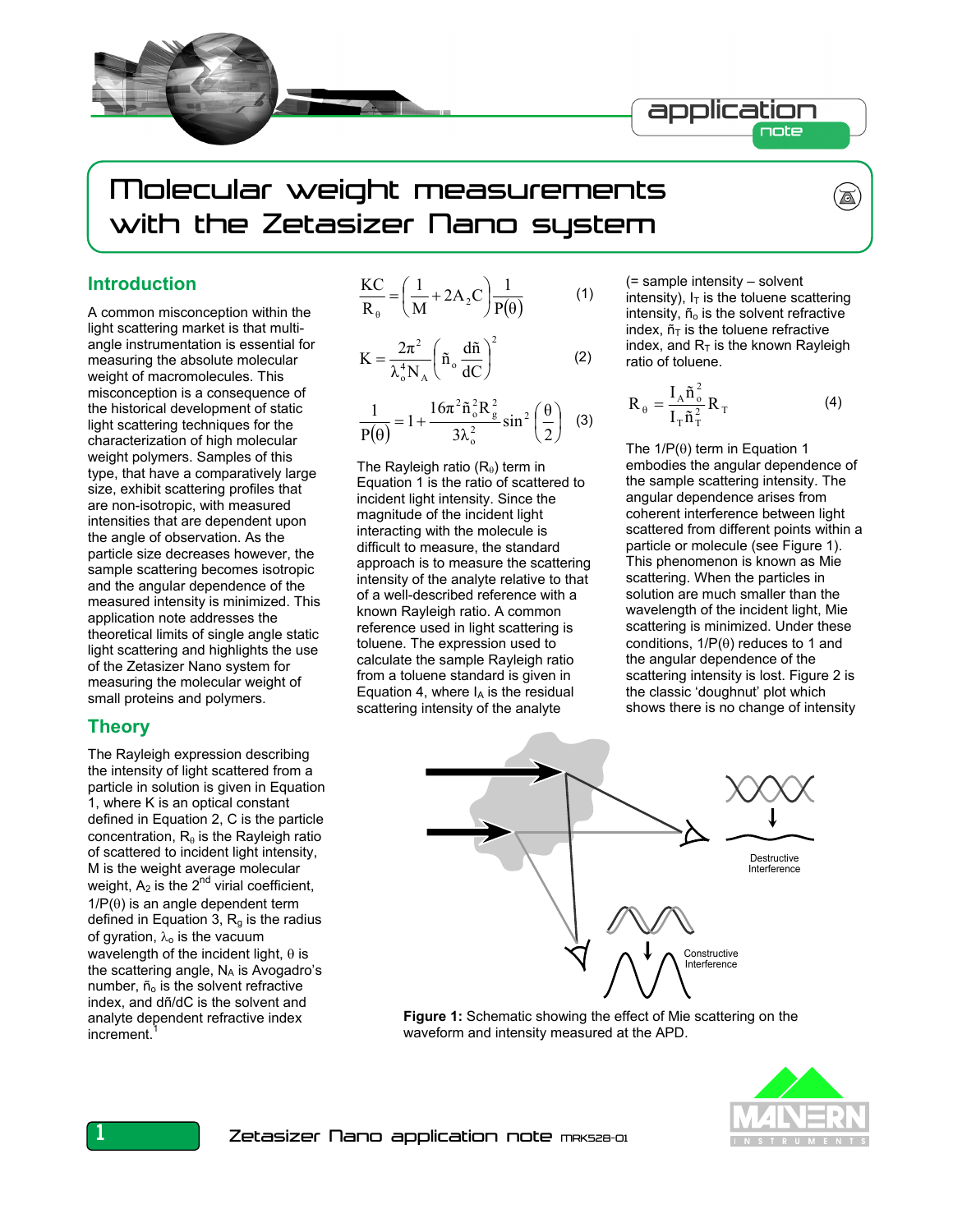with angle in the horizontal plane. This type of scattering is known as Rayleigh scattering.

On the surface, it would appear then that the question of whether or not multi-angle light scattering instrumentation is essential for molecular weight measurements can be reduced to the following:

- If the particle is large, Mie scattering should be assumed and multi-angle instrumentation should be utilized.
- If the particle is small, Rayleigh scattering can be assumed and multi-angle instrumentation is redundant.

However, a quick review of the  $1/P(\theta)$ term defined in Equation 3 indicates no point of discontinuity and hence no clear distinction between "large" and "small". As such, the gray area between large particle Mie scattering and small particle Rayleigh scattering can be problematic when considering the need for multi-angle instrumentation.

The particle size dependent expected error in single angle molecular weight measurements can be calculated using Equation 5.<sup>2</sup> This expression can then be used to calculate the upper size limit for a user defined acceptable error in the molecular weight measurement.

$$
\%E_M = |P(\theta) - 1| * 100 \tag{5}
$$

Figure 3 shows a plot of the calculated %Error in molecular weight as a function of particle size for aqueous samples ( $\tilde{n}_o$  = 1.333) characterized with a single angle 173° backscatter system incorporating a 633nm laser – instrumental parameters consistent with the Zetasizer Nano system. The solid lines in the figure indicate upper size limits of 39 and 57nm for acceptable molecular weight errors of 5 and 10% respectively. For globular proteins, a 39nm diameter

corresponds to a mass on the order of 4,000 kilo Daltons. Typical proteins have molecular weights ranging from 10 to 1000kDa. Therefore, an upper molecular weight limit of circa 4,000kDa is sufficient to cover many protein applications.

For small particles in the Rayleigh region, Equation 1 can be reduced to the linear form shown in Equation 6.

$$
\frac{KC}{R_{\theta}} = \frac{1}{M} + 2A_2C
$$
 (6)

This form of the Rayleigh equation then can be used to generate a

application note

Debye plot, which is a linear fit of  $KC/R<sub>θ</sub>$  vs. concentration, where the intercept is equal to the inverse of the molecular weight and the slope is twice the 2nd virial coefficient. An example of a Debye plot for a 1kDa MW latex standard in toluene is shown in Figure 4. From the intercept, the measured molecular weight is 1.08kDa. From the slope, the  $2^{nd}$  virial coefficient for this polymer/solvent pair is -0.0237 x 10<sup>-4</sup> mL mol /  $g^2$ . The 2<sup>nd</sup> virial coefficient represents particle interaction strength and has been correlated with sample solubility. $3$  The negative value measured in the







**Figure 3:** Expected error in molecular weight as a function of the hydrodynamic diameter, for aqueous globular proteins measured with a 173° backscatter system with a 633nm laser.

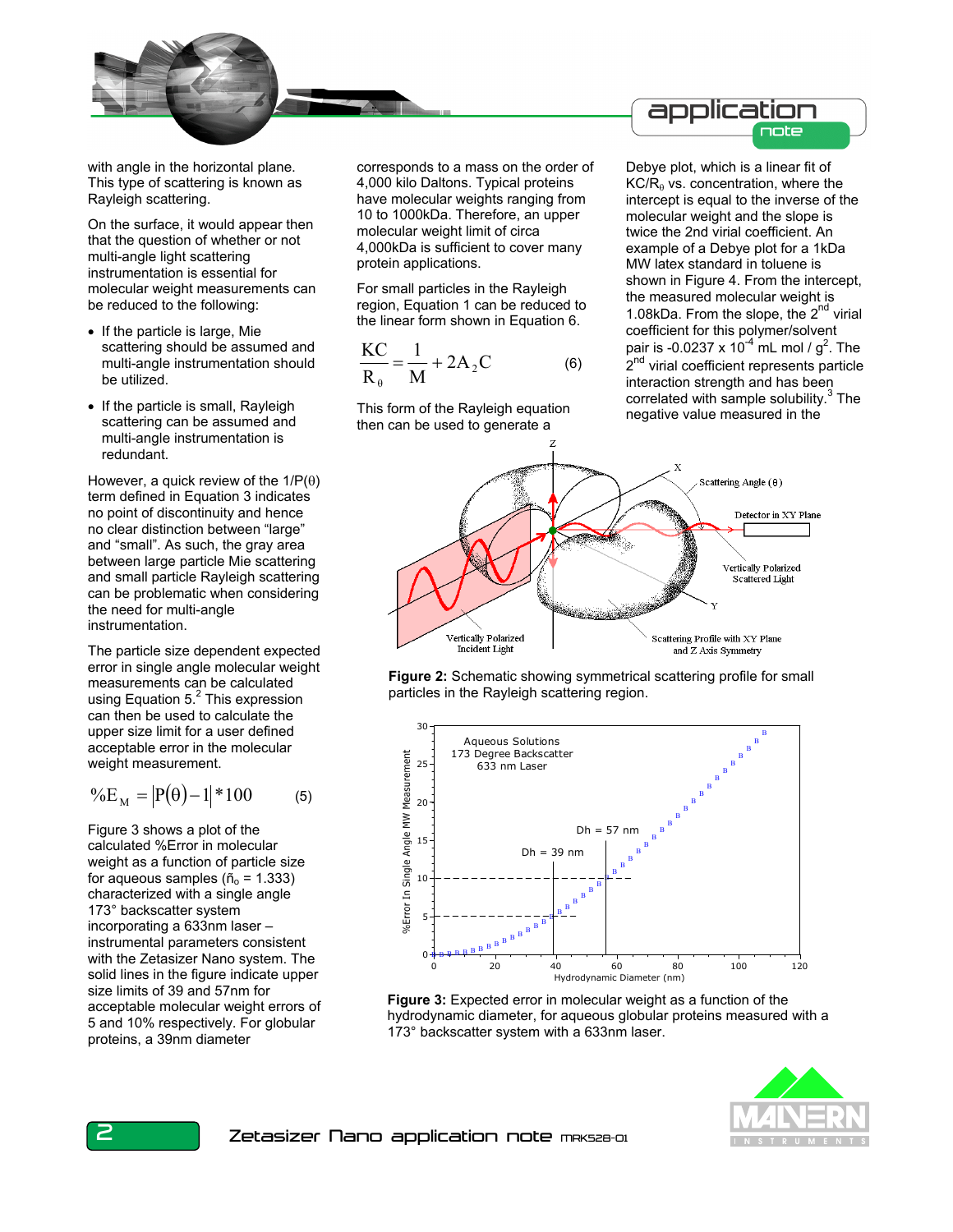

example shown in Figure 4 indicates that the polymer has a slight preference toward aggregation as opposed to solvation.

# **Experimental**

The solvent conditions and specific refractive index increment (dñ/dC) values for each of the samples cited herein are given in Table 1. The dñ/dC value is a function of the particle density. The 0.185 value used here for the protein samples is a good rule of thumb value for globular proteins in aqueous solution at 633nm and 25°C. For linear polymers, typical dñ/dC values are on the order of 0.1mL/g.

The dñ/dC values for the polymers used in this study were measured with an Optilab differential refractometer. It is noted here that standard refractometers generally lack the precision necessary for an accurate measurement of dñ/dC, and as such, it is always better to use a differential refractometer to measure dñ/dC.

Different sample concentrations were prepared by dilution of a high concentration stock solution. Protein samples were filtered with 100nm Anotop filters prior to measurement, with the sample concentration being determined, post filtration, by UV spectroscopy. The latex standard was prepared at the desired concentration, with no filtration.

The toluene reference and solvent were both double filtered with 20nm Anotop filters prior to measurement. Toluene and water are immiscible, so the sample cell was cleaned by rinsing with ethanol between the organic and aqueous phase measurements.

Data collection and calculations were managed using the Molecular Weight function in the DTS software for the Zetasizer Nano system, which compiles the static intensity measurements, generates a standard



**Figure 4:** Example Debye plot for a 1kDa latex standard in toluene.

Debye plot (see example of software screen shot in Figure 4), and then calculates the molecular weight and 2<sup>nd</sup> virial coefficient. During the protein molecular weight measurements, dynamic light scattering size distribution data was collected simultaneously in order to:

- 1) Establish the sample modality (# of particle size families);
- 2) Verify that the particle size was within the Rayleigh scattering size range; upon dilution.

3) Insure that the sample was stable

### **Results**

Overlays of the Debye plots for all of the samples are shown in Figure 5. The light scattering results are compiled in Table 2, which includes a comparison of the measured to the reported molecular weight values.

As seen in Table 2, most of the molecular weight values measured with the Zetasizer Nano system are consistent with the values reported by alternate techniques. Two of the samples (BSA and the antibody fragment) however, show measured molecular weights that differ from the reported values by more than 5%, and it is instructive to examine these differences individually.

| <b>Sample</b>        | <b>Solvent</b>     | $d\tilde{n}/dC$ (g/mL) |
|----------------------|--------------------|------------------------|
| Bovine serum albumin | 133 mM PBS, pH 7.5 | 0.185                  |
| Ribonuclease A       | 133 mM PBS, pH 7.5 | 0.185                  |
| Hen egg lysozyme     | 133 mM PBS, pH 7.5 | 0.185                  |
| Ovalbumin            | 100 mM NaCl, pH 6  | 0.185                  |
| Antibody fragment    | 10 mM NaCl         | 0.185                  |
| 96 kDa Polystyrene   | Toluene            | 0.105                  |

**Table 1:** Solvents & dñ/dC values for molecular weight measurements.

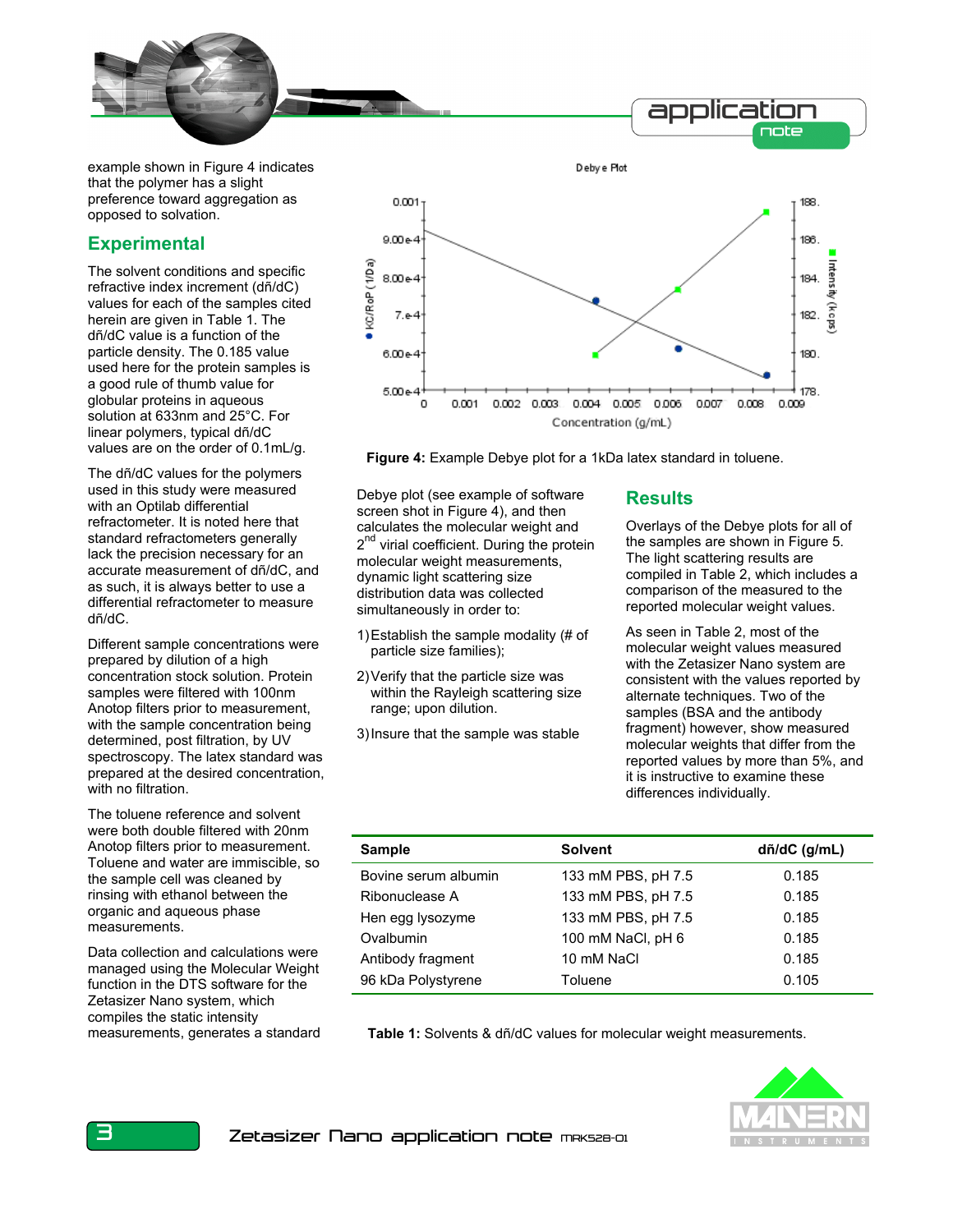

| <b>Sample</b> | A <sub>2</sub>   | <b>MW<sub>M</sub></b> | $MW_{R}$ | <b>MW</b>   | <b>Technique</b> | <b>Diam</b>              | Pd                       |
|---------------|------------------|-----------------------|----------|-------------|------------------|--------------------------|--------------------------|
|               | (mL mol/ $g^2$ ) | (kDa)                 | (kDa)    | <b>Diff</b> |                  | (nm)                     |                          |
| Polystyrene   | .880-3           | 95.6                  | 96       | 0.4%        | Multi-angle SLS  | $\overline{\phantom{0}}$ | $\overline{\phantom{0}}$ |
| <b>BSA</b>    | 8.902-5          | 71.4                  | 67.0     | 6.6%        | Various          | 9.5                      | 31%                      |
| Ribonuclease  | 7.426-4          | 14.9                  | 14.7     | 1.4%        | Various          | 4.4                      | 19%                      |
| Lysozyme      | $-3.229 - 4$     | 14.6                  | 14.7     | 0.7%        | Various          | 4.1                      | 17%                      |
| Ab Fragment   | $-4.98E-3$       | 20.7                  | 18       | 15%         | <b>SEC</b>       | 5.5                      | 19%                      |
| Ovalbumin     | 6.784-4          | 46.8                  | 45       | 4.0%        | Various          | 6.2                      | 22%                      |

Table 2: Comparison of MW measured at a single angle, (MW<sub>M</sub>) to reported (MW<sub>R</sub>) molecular weight values, SEC is size exclusion chromatography, SLS is static light scattering, Diam is the hydrodynamic diameter and Pd is the % polydispersity or relative standard deviation of the size distribution from dynamic light scattering.

## **Discussion**

The first point of interest in the data shown in Table 2 is the negligible difference between the molecular weight values measured by single and multi-angle techniques for the Polystyrene molecular weight standard. The consistency between these two values is direct experimental support for the theoretical prediction of isotropic scattering from particles much smaller than the wavelength of the incident light.

In contrast to the Polystyrene standard data, the measured molecular weight of BSA differs significantly from the reported value. The molecular weight of BSA measured on the Zetasizer Nano system is 71.4kDa, which is 6.6% larger than the known molecular weight of the 67kDa monomeric form of the protein. The molecular weight measured by the static light scattering technique used in the Nano system is a weight average molecular weight. In the absence of pre-measurement physical separation, such as that achieved in liquid chromatography, the weight average SLS molecular weight value will include contributions from all of the oligiomeric states of the protein in the solution. So the larger

molecular weight measured for BSA suggests the presence of low order aggregates or oligiomers.

In common laboratory buffers, BSA is known to exist as a mix of monomer, dimer, and 8-mer. Support for the presence of these multi-mers can be seen in Figure 6, which shows the concentration dependent size distribution for BSA, along with an overlay of the size distribution measured for a 200nm nanosphere. In the dynamic light scattering (DLS) technique used to measure size distributions in the Zetasizer Nano system, baseline resolution is achieved for particles with circa 3X difference in size. Short of baseline resolution, the presence of oligiomers will lead to an increase in the polydispersity or the width of the peak in the size distribution. A good rule of thumb for polydispersity cut off for monomodal samples is  $\leq$  20%, similar to that observed for the 200 nm nanospheres shown in Figure 6. The 31% polydispersity measured for the BSA samples on the other hand, supports the suggestion that the BSA sample includes multi-mers.

The 15% difference between the measured MW value of 20.7kDa and the reported 18kDa value for the antibody fragment also merits discussion. The reported value was

measured by size exclusion chromatography, which estimates the MW based upon comparison of the column elution time of the unknown sample to a calibration curve developed from standards with shape, composition, and charge density properties similar to those of the unknown. With regard to the antibody fragment cited in this study, it is unknown whether or not:

- 1) The fragment has a globular or random coil structure in solution
- 2) The calibration curve was appropriate for the sample
- 3) The SEC data indicated a narrow, wide, or multimodal distribution.

As noted in Table 2, the polydispersity for the antibody fragment is < 20%, which would suggest that the sample is monodisperse. This observation would tend to rule out any distortion in the SEC measured molecular weight value arising form wide or multimodal distributions.

A commonly used method for estimating molecular weight from light scattering data is to measure the hydrodynamic size by dynamic light scattering (DLS) and then estimate the molecular weight from a size vs. mass calibration curve - similar to the approach used in size exclusion

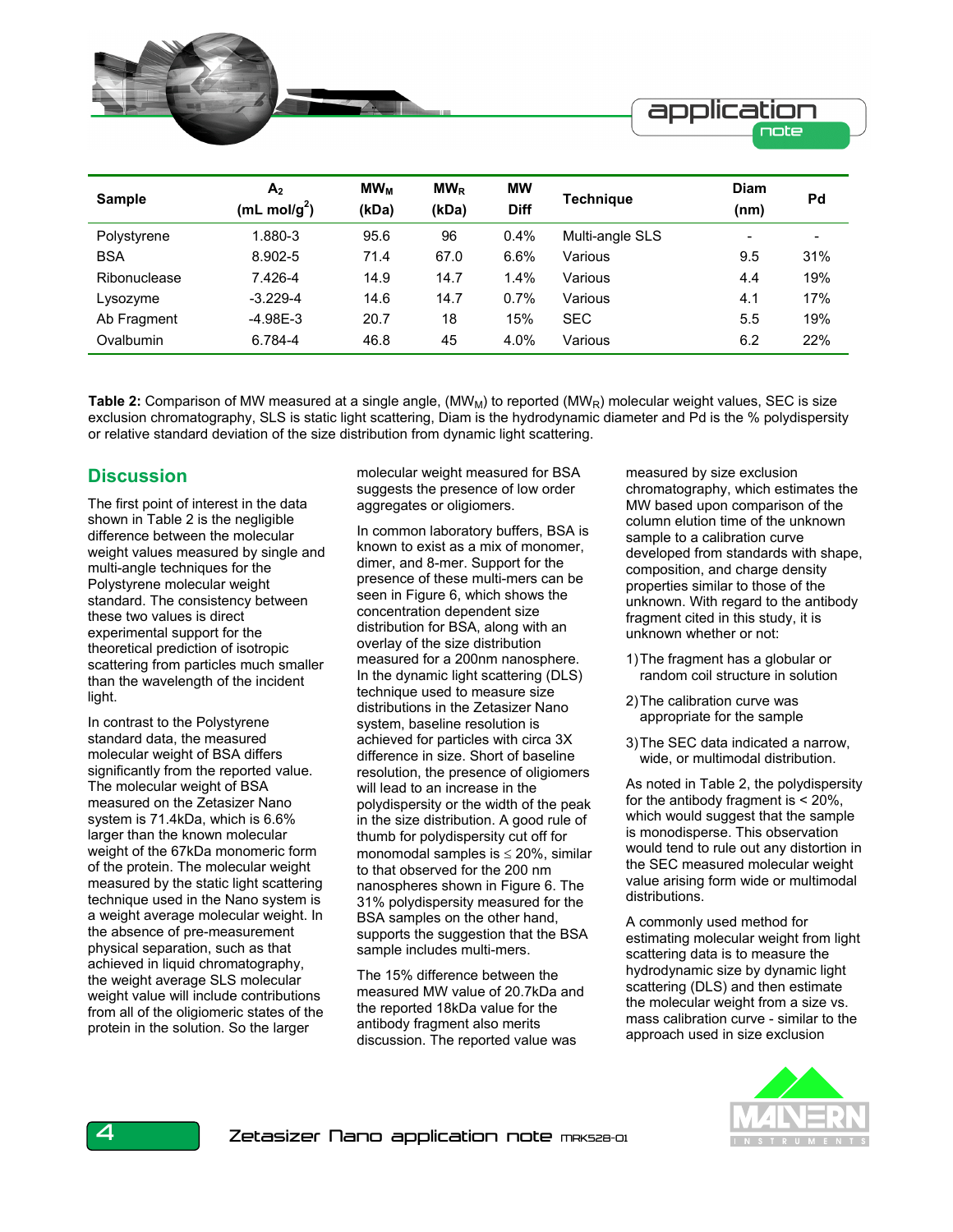

chromatography. Using this method, the 5.5nm hydrodynamic diameter of the antibody fragment would be consistent with a molecular weight of 36kDa if the fragment has a globular solution structure and 18kDa if it has a random coil solution structure. The 18kDa value for a random coil structure is identical to the reported SEC molecular weight, which lends credence to the SEC value and suggests that the solution structure is a random coil. If such is the case, the difference between the measured and reported molecular weight values in Table 2 for the antibody fragment is likely a consequence of an incorrect dñ/dC value. As discussed in the experimental section, dñ/dC is a function of the particle density, with a 0.185g/mL dñ/dC value being a good rule of thumb estimate for globular proteins. For a random coil polypeptide, one would expect a reduction in both dñ/dC and the subsequently calculated molecular weight derived from the static light scattering technique.

## **Conclusion**

In contrast to the commonly held perception that multi-angle light scattering instrumentation is essential for absolute molecular weight measurements, theory predicts that the angular dependence of the scattering intensity will be negligible when the particles are much smaller than wavelength of the incident light. From the theoretical considerations and experimental data presented here, it is apparent that accurate molecular weight determinations can be obtained from static light scattering measurements performed at one angle for globular macromolecules with molecular weights of up to circa 4,000kDa. This upper molecular weight limit for measurements at one angle is sufficient to cover most protein applications. While the above discussion and conclusions do not preclude the use of multi-angle instrumentation when working with







**Figure 6:** Concentration dependence of the measured particle size distribution for BSA overlaid with the measured size distribution of a 200nm nanosphere. The % polydispersity for each sample is noted.

smaller particles such as proteins and biopolymers, if molecular weight is the target, the addition of multiple angle data becomes redundant.

There is an additional advantage in using a combined dynamic and static light scattering instrument. Measurement of the molecule size using the DLS capability of the Zetasizer Nano system is so fast and simple, it can be used to determine

whether the sample falls in the size range suitable for measurement of the molecular weight at a single angle.